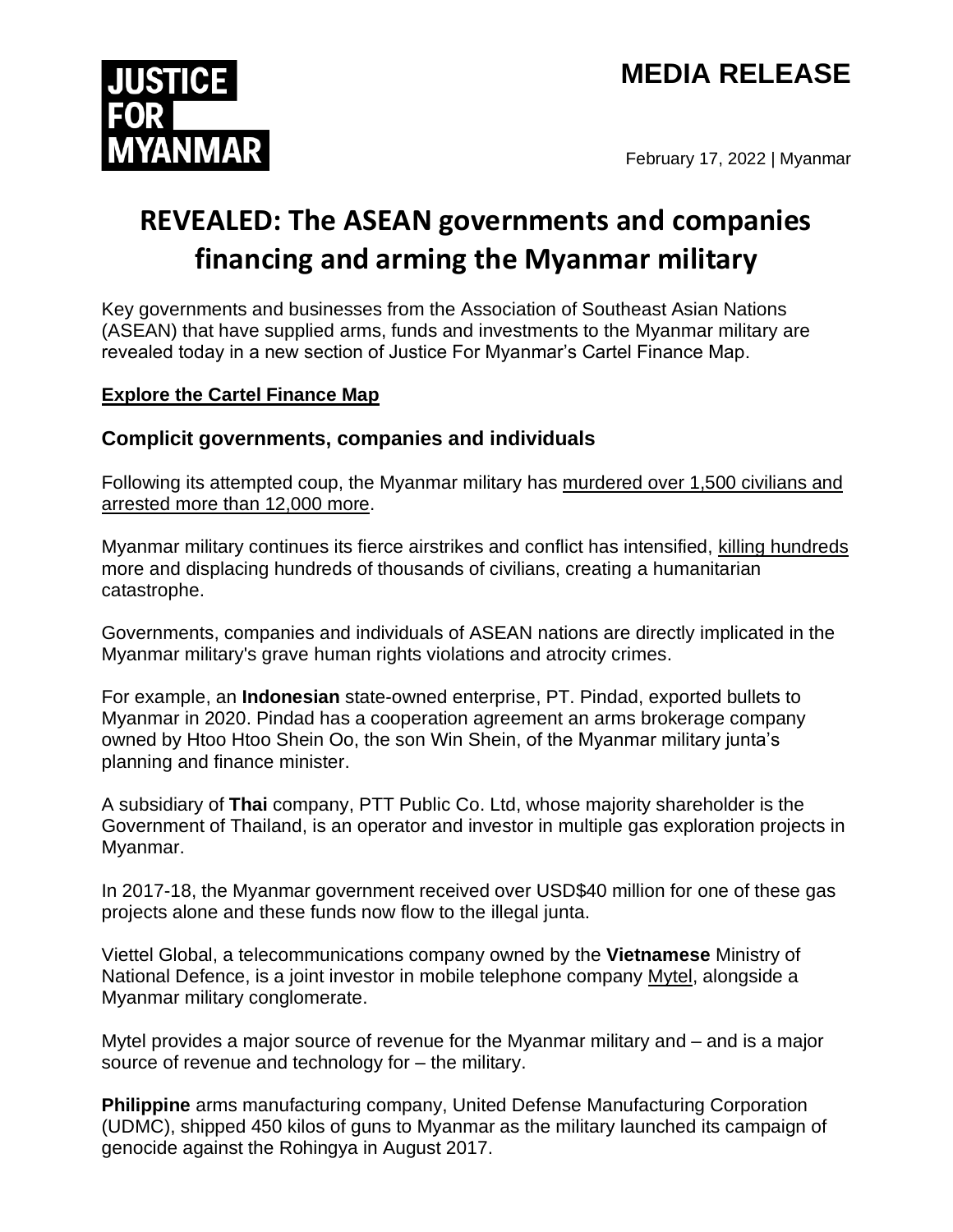A fugitive from China who hold **Cambodian** citizenship, She Zhi Jiang, is the main investor who controls the Yatai City project in Shwe Koko, a huge real estate, casino and entertainment development in Myanmar with its own cryptocurrency.

Yatai City is being developed as a joint venture with the Karen State Border Guard Force, a militia group under command of the Myanmar military.

The project is linked to organised crime and land confiscation, and a lucrative source of revenue for the Myanmar military and their associates.

The financial industry of **Singapore** is a key source of financial support. It is a financial hub for the business activities of the Myanmar military and its partners.

For example, Singapore's stock exchange has been used by Emerging Towns & Cities Ltd (ETC) to raise funds for a property development that pays USD millions in rent to the quartermaster general's office of Myanmar army, office tasked with the procurement of weapons.

ETC has suspended trading due to regulatory actions over payments to the quartermaster general's office, pending independent review.

Singapore Exchange and the Monetary Authority of Singapore may be internationally [liable and obliged to pay reparations](https://www.justiceformyanmar.org/stories/international-legal-issues-arising-for-the-singapore-stock-exchange-from-its-listing-of-emerging-towns-cities-singapore) for harm caused by ETC and other listed companies that are financing the Myanmar military.

#### **Urgent Action needed from ASEAN leaders**

Since the illegal coup attempt, no ASEAN country has placed sanctions on the Myanmar military junta and its businesses.

In April 2020, ASEAN leaders, with the presence of Min Aung Hlaing, reached a five-point [consensus](https://asean.org/wp-content/uploads/Chairmans-Statement-on-ALM-Five-Point-Consensus-24-April-2021-FINAL-a-1.pdf) on the situation in Myanmar.

While no progress has been made towards the agreed goals, ASEAN has allowed the illegitimate Myanmar military junta to continue participate in many of its meetings and hold the rotating chairpersonship of [ASEAN Supreme Audit Institutions.](https://www.justiceformyanmar.org/stories/international-audit-institutions-are-legitimising-the-illegal-myanmar-military-junta)

**Justice For Myanmar spokesperson Yadanar Maung says:** "ASEAN and its member states are implicated in lining the pockets of the terrorist junta and supporting its grave crimes.

"They are not only financing the military's crimes, but also reputation laundering for a military that kills children, rapes women and attacks displaced people with indiscriminate air strikes.

"ASEAN governments and companies must immediately end business with the military junta and its partners, and stop supplying arms and equipment to the terrorist military.